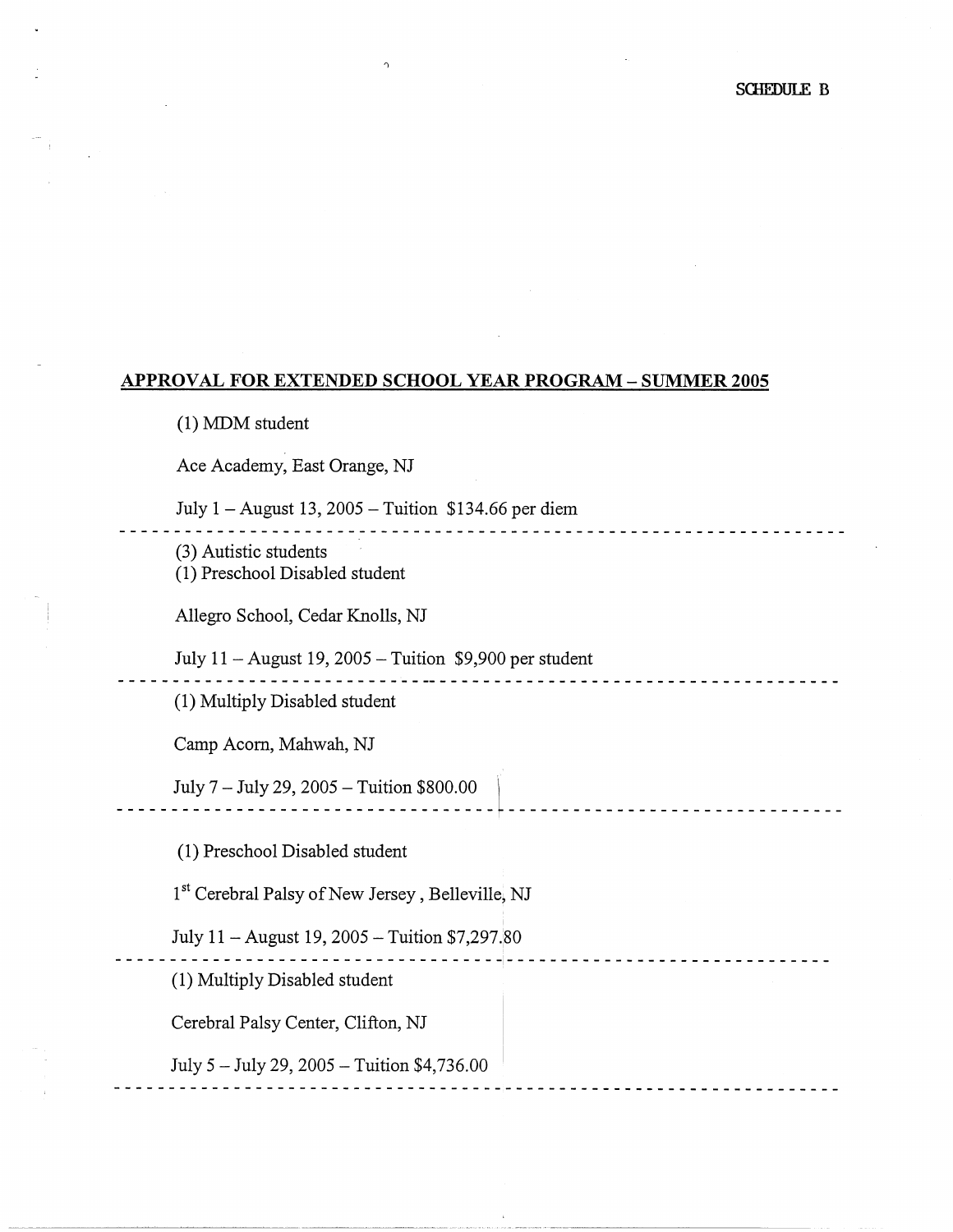(2) Multiply Disabled students

Cerebral Palsy Center, Edison, NJ

July 1 - August 12, 2005 - Tuition \$9,315.00 per student

(2) Autistic students (1) Preschool Disabled student Children's Institute, Verona, NJ July 1-July 29, 2005 -Tuition \$4,367.60 per student - - - - - - - - - - - - -- - - - - - - -- - - - - - - - - - - - - - - - - - - - - - - -- - - - -- -- - - - - - - - - - - - - - - (1) Multiply Disabled student Deron School, Montclair, NJ July  $1 -$  August 12, 2005  $-$  Tuition \$5,931.60 - - - - - - -- -- - - - - - - - - - - - - - - - - - - - - - - - - -- - -- - - -- - - - - - - - --- - - - - - - - - - - --- - (1) Autistic student (1) Preschool Disabled East Brook School, Park Ridge, NJ (Youth Consultation Services) July 5 - July 29, 2005 - Tuition \$3,952.38 per student - - - - - -- - - - -- - - - -- - - - - - - - -- - - - - - - -- - - - - -- - - - - - - - -- -- - - - - - -- - -- - - - - - - (1) Mild Cognitively Impaired student (1) Specific Learning Disabled student ECLC, Chatham, NJ Juoy 1 - July 29, 2005 - Tuition \$3,173.00 per student - - - - - - - - - - - - - - -- - - - -- - - - - - - - -- - - -- - - --- - - - - -- - - - -- - - - - -- - - - - -- - - - - (1.) Communication Impaired student FN Brown School, Verona, NJ June  $27 -$  July  $25, 2005 -$  Tuition \$3,100.00 - - - -- -- - - - - --- - - - - - -- - - - - - - - - - - - - - -- - - - -- - - - - -- - --- - - - - --- - - -- - - - - (1) Auditorily Impaired-Hard of Hearing student Gateway School, Hackensack, NJ July 5 - July 29, 2005 -No tuition- student attending on a Work Ready Now Program grant - - - - - - - - - -- - - -- - - - - - - - - -- - - - -- - - - - - - - - - - - - - - - - - - - - -- - - -- - - - - - - - - - - -

. **. . . . . . . . . . . . . . . . . .** . . . . .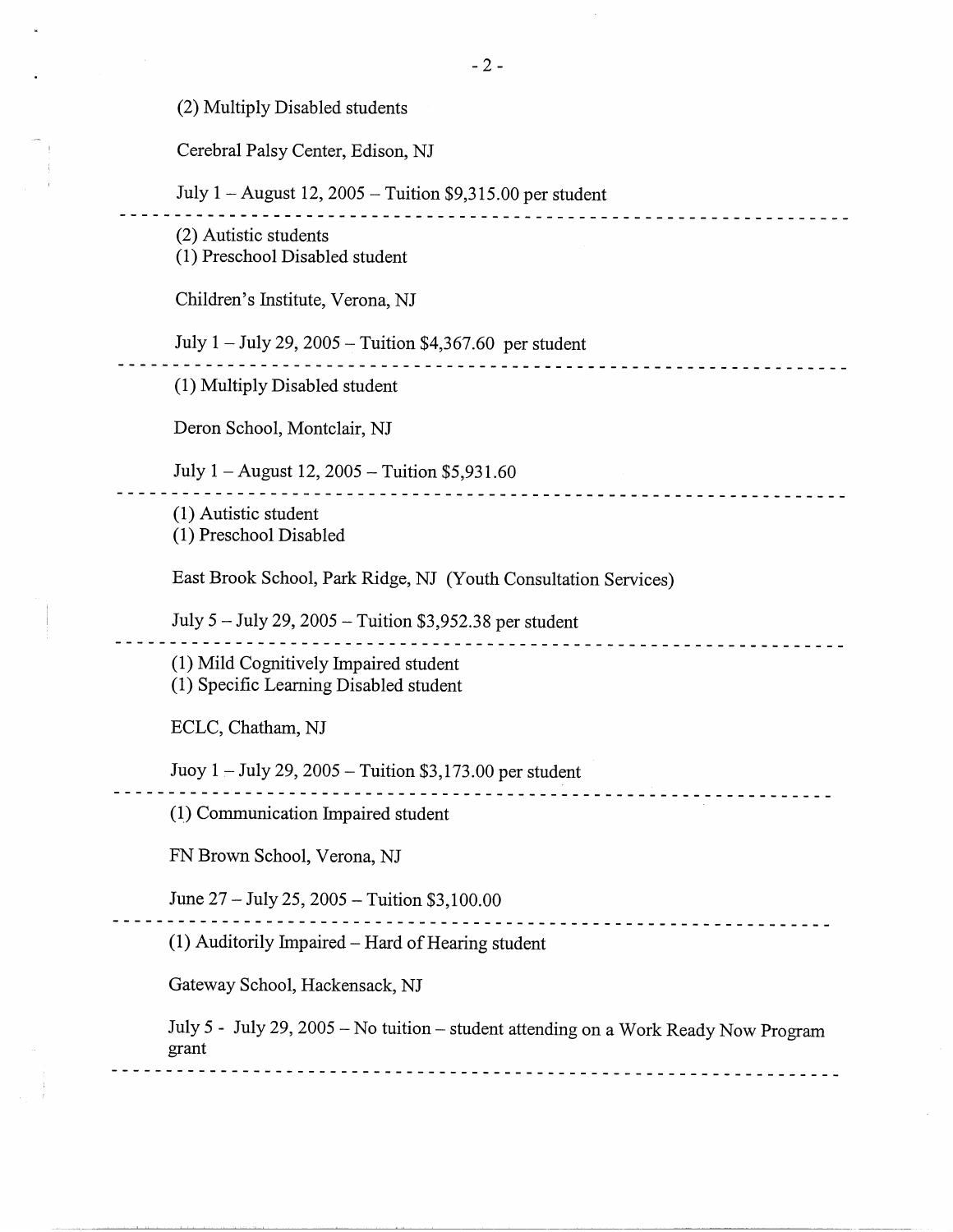(1) Preschool Disabled student

Goodwin School, Midland Park, NJ (Bergen County Special Services)

July 5 - July 29, 2005 - Tuition \$3,900.00 <u>--------------------</u> (1) Multiply Disabled with Multiple Disabilities student Harbor Haven Day Camp, West Orange, NJ July  $5 -$ August 19, 2005  $-$  Tuition \$4,195.00 (1) Multiply Disabled student with aide (1) Preschool Disabled student Horizon School, Livingston, NJ July 6 – August 16, 2005 – Tuition  $$7,224.00 + $4,722.650$  (aide) = MD student / \$7,225.00 = Preschool Disabled Student ----------------------( 1) Autistic student Institute For Educational Achievement, New Milford, NJ July 5 - August 11, 2005 - Tuition \$8,960.00 (1) Autistic student Midland School, North Branch, NJ July 5 - August 15, 2005 - Tuition \$5,437.50 (3) Preschool Disabled students Montclair State University Demonstration Program, Upper Montclair, NJ June 20 - August 10, 2005 - Tuition \$10,800.00 / \$11,190.00 per student for 2 students receiving therapy (1) Multiply Disabled student (1) Preschool Disabled student New Beginnings School, Fairfield, NJ July  $11 -$ August 19, 2005 - Tuition \$7,427.10 per student --------------------------------